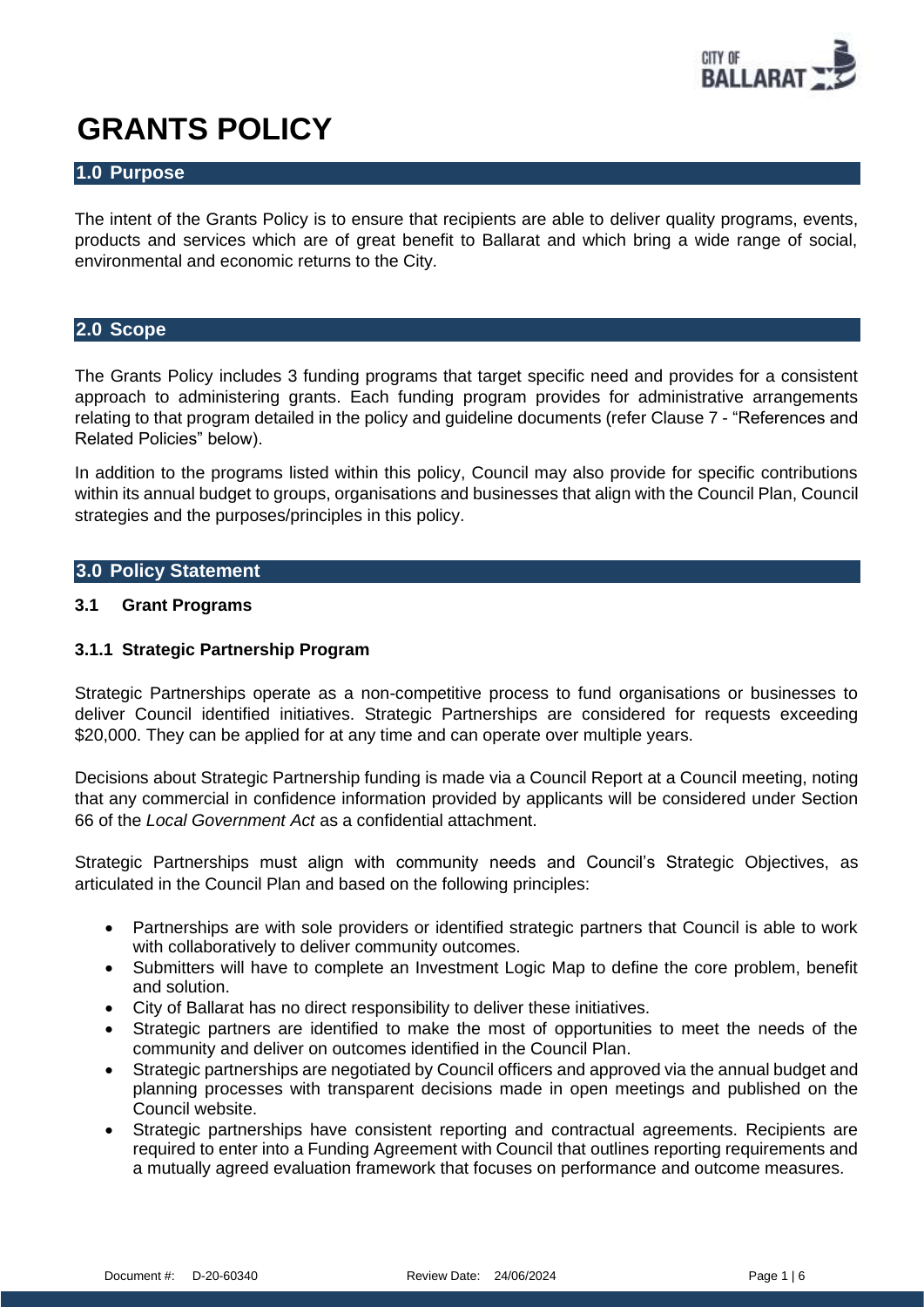

• Recommendations on the term of the Funding Agreement for Strategic Partnerships will be made by management, taking into consideration the time required to have an impact on outcomes and the term of the strategic documents to which they align.

#### *Assessment:*

There are three (3) phases of the assessment process for the Strategic Partnership Program.

Phase 1- The application is reviewed by Council officers checking that it is complete and that it contains all the necessary supporting documentation. All incomplete applications will be returned to the applicant for further development.

Phase 2 - The application is assessed by Council's Executive Leadership Team in accordance with Council's Strategic Objectives as articulated in the Council Plan, and in line with the principles highlighted above. Applications which fail to meet Council's Strategic Objectives as articulated in the Council Plan or the principles highlighted above will be returned to the applicant for further development.

Phase 3 - Projects recommended for funding are considered at the Council meeting and applicants will be advised within two weeks of the outcome.

It is expected that the assessment process will be completed within 12 weeks of commencement.

The Director Business Services is responsible for this program.

# **3.1.2 Tourism Event Grants Program**

Tourism Event Grants are for projects, festivals, events or activities which advance and encourage increased visitation, participation and yield and / or contribute to the presentation or marketing of Ballarat as a tourism destination of choice. Applications from not-for-profit and for-profit organisations and businesses will be considered for up to \$20,000. Applications will be considered via a quarterly rounds process with the requirement for grants to be acquitted within a twelve-month period. Tourism Event Grants are not available over multiple years. Applications will be considered by Council's Grant Allocations Delegated Committee.

Specific assessment criteria will apply regarding value for money, increased visitor numbers and increased yield, this may include sporting events.

#### *Assessment:*

The Tourism Event Grants Program has up to four rounds of application for funding per year. Dates of round opening and closure will be published in advance. Rounds will cease when all allocated funds for the program for the year have been distributed.

There are two (2) phases of the assessment process:

Phase 1 - The application is forwarded to Council's Grant Allocations Delegated Committee for assessment in accordance with the criteria relevant to the program.

Phase 2 - The Grant Allocations Delegated Committee will determine projects to be funded and the level of funding to be provided for the project. Applicants will be advised of the outcome of their application within two weeks of the determination of the Grant Allocations Delegated Committee.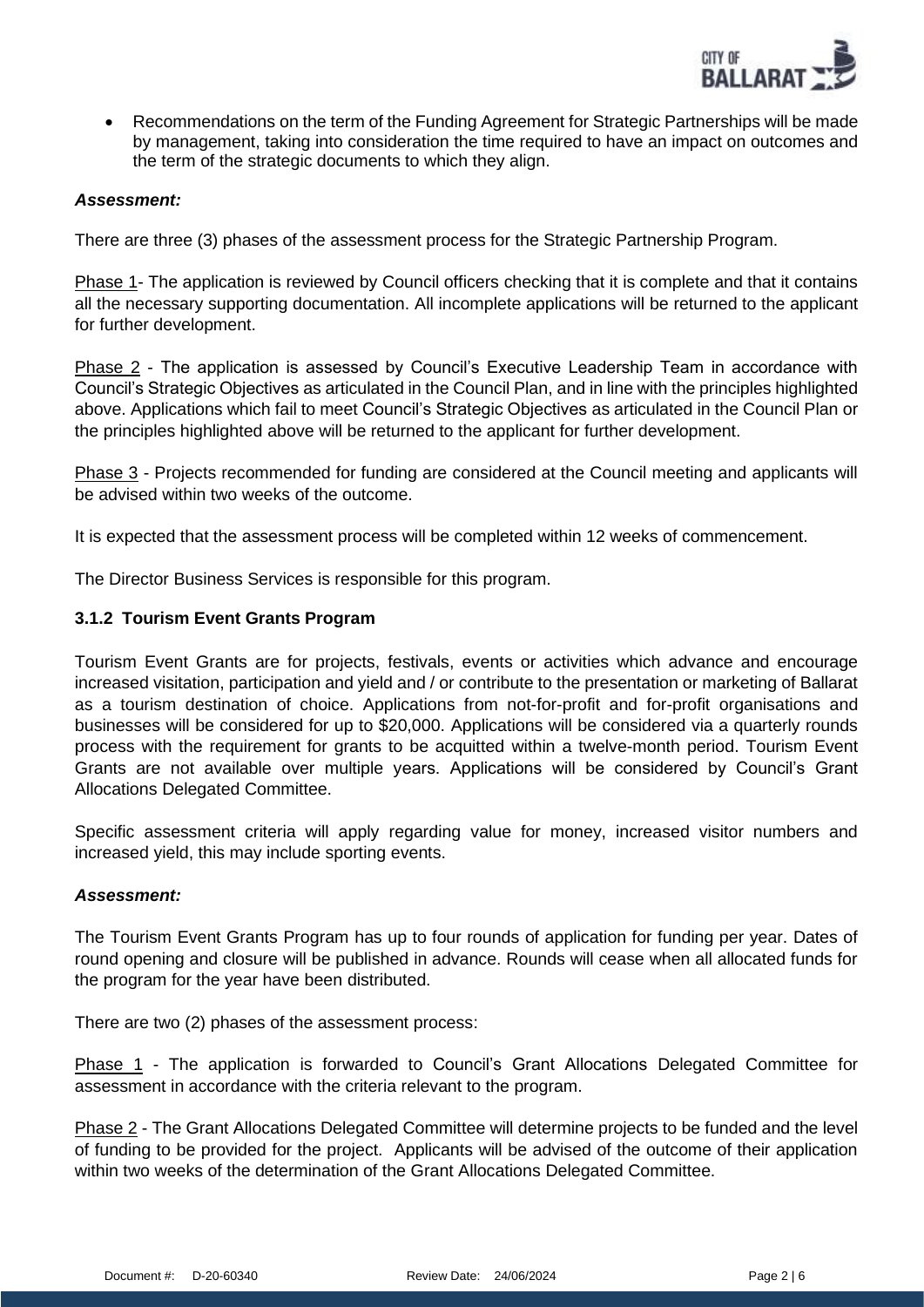

It is expected that the assessment process will be completed within eight weeks of commencement.

The Director Development and Planning is responsible for this program.

# **3.1.3 Community Impact Grants Program**

Community Impact Grants are for local community projects and initiatives which increase community participation, encourage connected communities, promote healthy lifestyles and build resilient communities. Applications from not-for-profit organisations will be considered for up to \$20,000. Applications will be considered via a quarterly rounds process with the requirement for grants to be acquitted within a twelve-month period. Community Impact Grants are not available over multiple years, although groups are welcome to submit multiple applications each year up to a maximum of \$20,000 of grant funding each financial year. Applications will be considered by Council's Grant Allocations Delegated Committee.

Specific assessment criteria will apply regarding value for money and community need for the project. The Community Impact Grants Program will accept Arts & Culture, Sport and Active Living, Youth, Environmental Sustainability, Heritage themed applications.

#### *Assessment:*

The Community Impact Grants Program has up to four rounds of application for funding per year. Dates of round opening and closure will be published in advance. Rounds will cease when all allocated funds for the program for the year have been distributed.

There are two (2) phases of the assessment process:

Phase 1 - The application is forwarded to Council's Grant Allocations Delegated Committee for assessment in accordance with the criteria relevant to the program.

Phase 2 - The Grant Allocations Delegated will determine projects to be funded and the level of funding to be provided for the project. Applicants will be advised of the outcome of their application within two weeks of the determination of the Grant Allocations Delegated Committee.

It is expected that the assessment process will be completed within eight weeks of commencement.

The Director Community Development is responsible for this program.

#### **3.2 Budget and Timing**

Council budget allocations are made each financial year and each funding program has its own dedicated budget. The Strategic Partnerships Program will be open from the first Monday in August each new financial year.

The Tourism Event Grants Program and the Community Impact Grants Program will be run over four rounds annually in August, October, February and April. Both programs will be closed when the budget allocated to that specific programs is exhausted.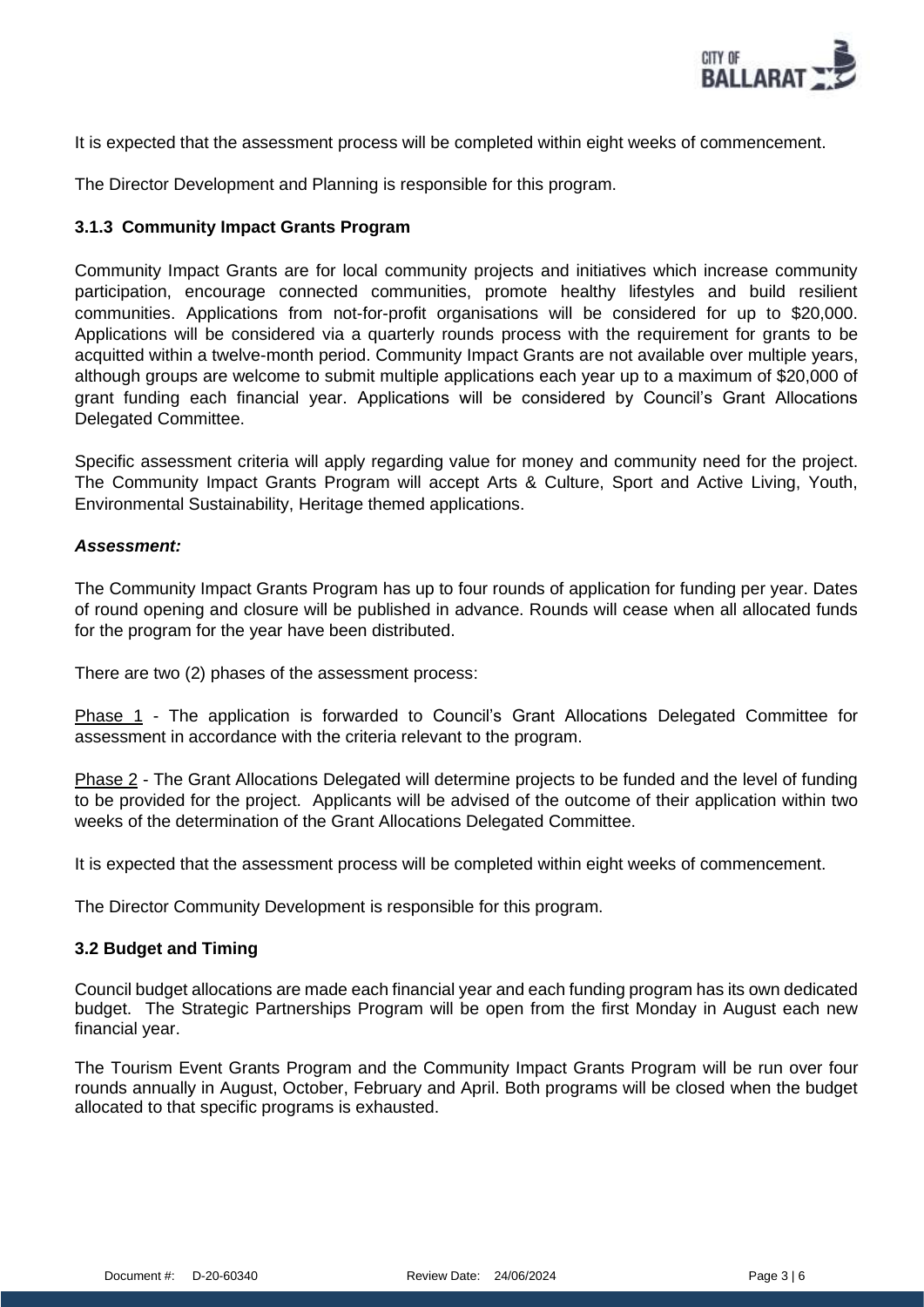

# **3.3 Equity of Grant Distribution**

To ensure an equitable distribution of funding through each funding program and to extend the benefits of Council funding most broadly across the community, the following limits to the number of applications will apply:

- Any eligible organisation can make one application per year in each of the funding programs for a specific project.
- Multiple applications across funding programs for the same project will not be accepted.
- Organisations applying for Tourism Grants are welcome to submit multiple applications as long as the funding is sought for different and unrelated events or activities.
- Groups are welcome to submit multiple applications to the Community Impact Grants Program and can access up to a maximum \$20,000 each financial year.

# **3.4 Fundraising Events**

Events that have a primary purpose to raise funds and the majority of profits generated are distributed to third-party organisations, agencies or charities without limited direct benefits to City of Ballarat residents, are not eligible for funding from the Council.

Where an event includes fundraising as a secondary purpose to a community event or activity with high local and visitor attendance (e.g. tourism event) and the fundraising will directly benefit City of Ballarat residents, align with the Council Plan or are seed funding, it may be considered.

# **3.5 Ongoing Funding**

The City of Ballarat grant programs are not designed for ongoing funding. Organisations and groups seeking funding through the grant programs should consider the grant as seed funding and events or activities funded should have reasonable potential to be self-sustainable following initial funding support by the Council.

With regard to the Strategic Partnership Program, the level of funding and period of support will be determined on the following criteria:

- Level of community benefit.
- Level of economic benefit.
- Extent of alignment with the Council Plan.
- Amount of funding previously provided.
- Potential to be self-sustainable.

#### **3.6 Grant Conditions**

- Funded organisations will be required to sign a funding agreement prior to commencement of any funded project.
- All funded projects must be based in the City of Ballarat or otherwise provide evidence that the project/event/activity will involve and support a significant amount of people from the municipality
- Council funding must be used in accordance to the project approved by the Council as detailed in the funding agreement.
- All funded projects must include all relevant and required consents, permits or approvals prior to commencement.
- Funded organisations are required to meet all relevant legislative requirements (e.g. Occupational Health & Safety, Risk, Equal Opportunity, Workers Compensation).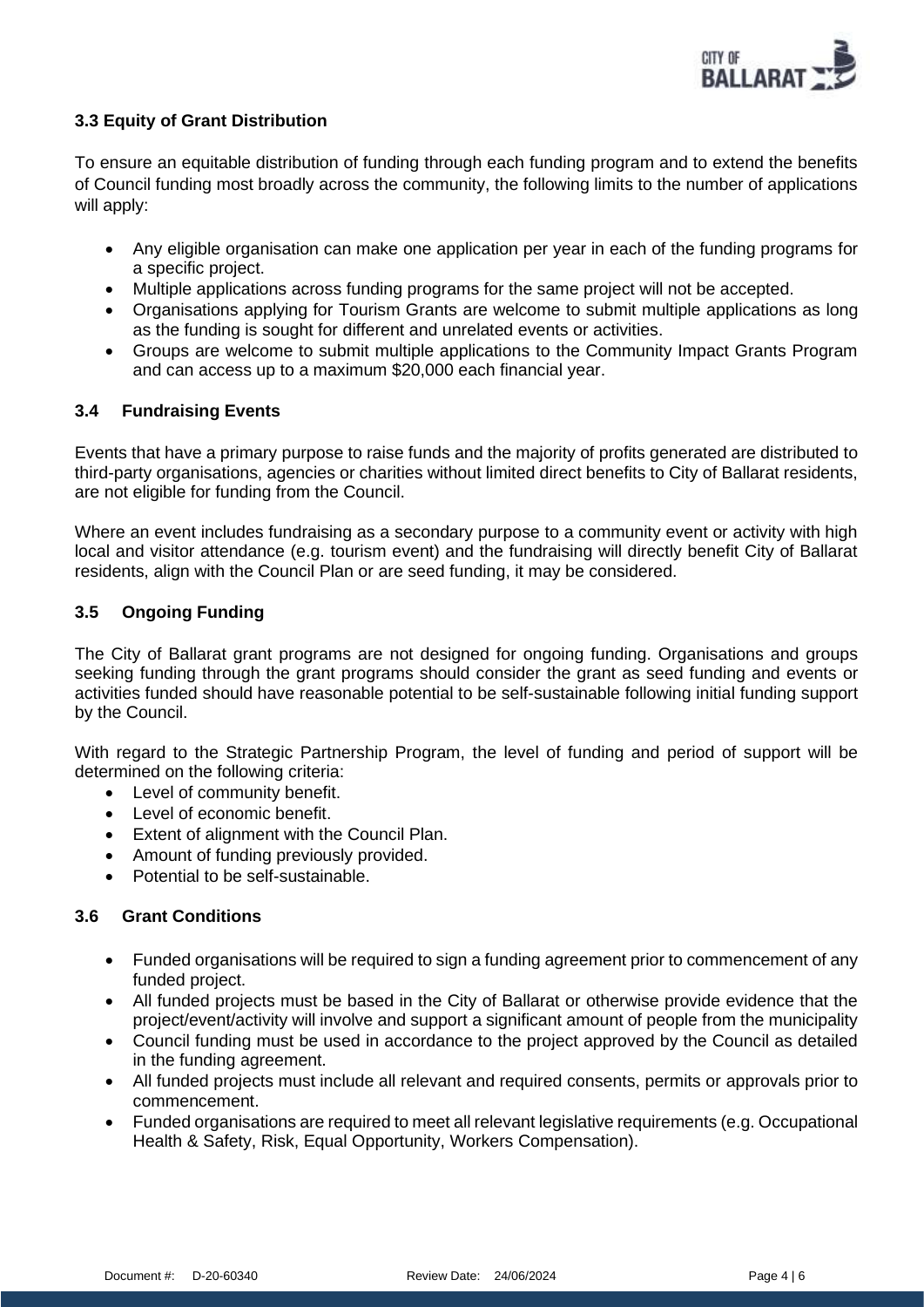

- The support of the City of Ballarat for funded projects must be acknowledged as detailed in the funding agreement and the City of Ballarat provided with an opportunity to speak at launches and openings.
- Funded organisations are required to ensure volunteers are registered with the organisation and adequately covered by insurance as detailed in the funding agreement.
- Funds are required to be expended within 12 months of the signing of the funding agreement, unless otherwise provided for within that agreement.
- Funds not expended within the agreed timeframe are to be returned to the City of Ballarat unless a written extension is obtained from Council.
- Funded organisations will be required to provide Council with a tax invoice if they are registered for GST, or an invoice if they have an ABN but not registered for GST, or an invoice and signed 'statement by supplier' if they do not have an ABN.

# **3.7 Schedule of Payments**

The schedule of payments for funded projects shall include:

- In relation to Strategic Partnership agreements, actual amount payments will be determined by the level of complexity and risk of the funded project.
- All one-off grant payments over \$5,000 will receive a maximum of 50% of the grant up front. The remainder of the funding will be provided upon completion of the project and on receipt of a satisfactory acquittal.
- For projects receiving under \$5,000 in Council funding, recipients will receive a single full payment. All projects under \$5,000 will be still be required to submit a satisfactory acquittal upon completion of a project.

# **3.8 Acquittals**

- Funded organisations must submit a signed acquittal report to Council within one month of completion of the funded project as detailed in the funding agreement. Organisations who fail to provide an acquittal report will not be eligible to make any further funding applications.
- Where organisations fail to acquit a grant. City of Ballarat may request that the funding be returned.
- Acquittals are required from all grant recipients. All acquittals should be submitted using an official City of Ballarat template and include evidence of agreed expenditure.
- Completion of an official acquittal assessment form is to be completed by Council officers upon receipt of acquittal documents from grant recipients.
- Acquittals are subject to an ongoing audit process whereby each individual grant is reviewed with the aim of ensuring a consistent approach to the grants policy, processes and documentation.
- An assessment review outlining outcomes from grants (essentially a summary of the acquittal document) be provided to Councillors on an annual basis via a Council Report as part of an overall grants summary report.

The Director Community Development is responsible for the co-ordination of an annual grants summary report to Council which will provide a review of acquittal information received over the preceding 12 months.

# **3.9 Checklists, Monitoring, Evaluation and Reporting**

• The SmartyGrants online platform is to be used across all funding programs, including the filing and retention of all documentation within the platform. This includes but is not limited to: application forms, quotes, supporting letters, assessment reports, Committee or Council decisions, milestone reports, variations, acquittals and general correspondence.